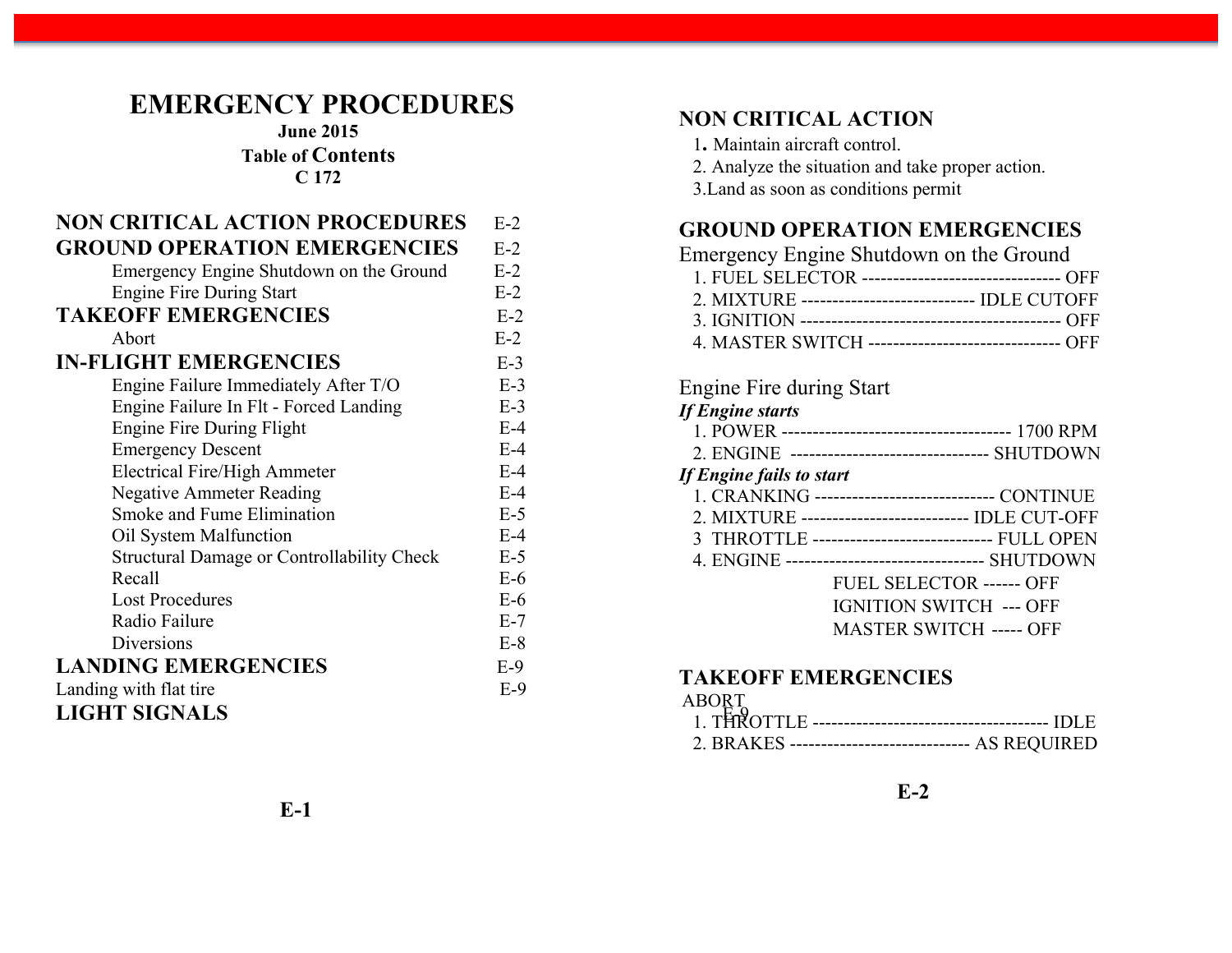## **IN-FLIGHT EMERGENCIES**

#### **Engine Failure Immediately After Takeoff**

#### **ENGINE FAILURE IN FLIGHT - Forced Landing**

- 1. A/S TRIM FOR BEST GLIDE
- 2. SELECT FORCED LANDING AREA
- 3. **ENGINE RESTART PROCEDURE (Big L)**
	- FUEL SELECTOR BOTH
	- MIXTURE RICH
	- THROTTLE FULL OPEN
	- CARB HEAT ON
	- IGNITION BOTH
	- MASTER ON
	- PRIMER IN & LOCKED
	- ---- **If engine fails to start** ------------------------------------- MAYDAY CALL CURRENT FREQ OR 121.5, TRANSPONDER 7700 SELECT TOUCH DOWN POINT FLAPS AS REQUIRED (FULL DOWN) DOORS - UNLATCH

#### 4**. If restart fails - Secure engine (Big L)** \*\*\*\*\*\*\*\*\*\*\*\*\*\*\*\*\*\*\*\*\*\*\*\*\*\*\*\*\*\*\*\*\*\*\*\*\*\*\*\*\*\*\*\*\*\*\*\*\*\*

 Clear engine every 30 seconds 500 feel AGL minimum Execute the "GO-AROUND PROCEDURE"

## **E-3**

#### **Engine Fire During Flight**

| 2. MIXTURE----------------------------------- IDLE CUTOFF   |
|-------------------------------------------------------------|
|                                                             |
|                                                             |
|                                                             |
| 6. MAY DAY CALL -------- 121.5 / TRANSPONDER 7700           |
|                                                             |
| 8. HEAT/AIR VENTS----------------------------------- CLOSED |
| 9. OVERHEAD VENTS ---------------------------------- OPEN   |
|                                                             |
| If fire is not extinguished, increase A/S so that           |
| an incombustible fuel /air mixture will result              |

#### **EMERGENCY DESCENT**

- 1. Declare an emergency; Current freq., 121.5, transponder 7700
- 2. Carb heat ON, Throttle IDLE
- 3. Flaps FULL DOWN (remain in the white arc)
- 4. Speed TOP OF WHITE ARC (for training Vfo -10)
- 5. Bank angle 30 to 45
- 6. Select forced landing area
- 7. Touchdown in the landing area with minimum airspeed Engine power is available for maneuvering

#### **Electrical Fire / High Ammeter**

1. MASTER SWITCH -------------------------------------- OFF

## **Negative Ammeter Reading**

 1. ELECTRICAL LOAD ----------------------------- REDUCE Radios & Lights -- Off Alternator reset -- Alternator switch Off then ON If negative amps continue -- Alternator -- Off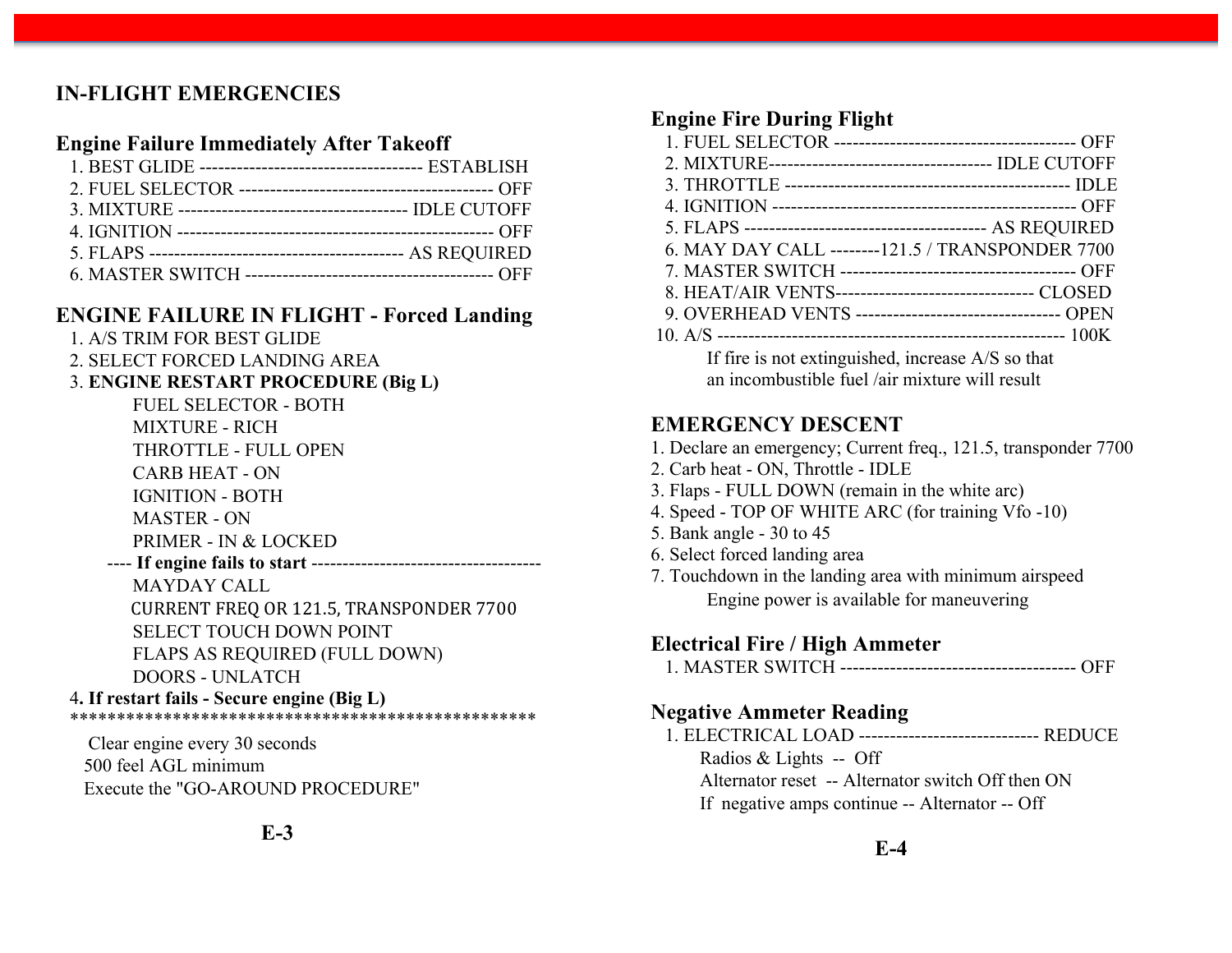#### **Smoke and Fume Elimination**

| 3. PILOTS WINDOW ------------------------- AS REQUIRED |  |
|--------------------------------------------------------|--|

#### **Oil System Malfunction**

| 1. THROTTLE ---------------------------------- AS REQUIRED |  |
|------------------------------------------------------------|--|
|                                                            |  |

#### **Structural Damage or Controllability Check \*\* CAUTION \*\***

Do not reset flaps if significant structural damage is located in the wings.

- 1. Climb to at least 1500' above the terrain (if practical) at controllable airspeed.
- 2 Simulate a landing approach and determine the airspeed at which the aircraft becomes difficult to control (minimum controllable airspeed).
- 3 Plan to fly a straight-in approach. Fly the normal approach airspeed for your flap setting, or 10 KIAS above the minimum controllable airspeed, whichever is higher. For asymmetrical flaps, use your minimum flap setting for approach airspeed Plan to touch down at no less than minimum controllable airspeed. Do not begin to reduce final approach airspeed until the aircraft is very close to the runway.

#### **Recall**

- 1.Eagle initiates with a blanket radio transmission that is not acknowledged.
- 2. Individual aircraft are then contacted separately to minimize confusion and congestion.
- 3. Do not leave area until instructed by Eagle.
- 4. Do not call Eagle for recovery. Eagle will sequence aircraft recoveries.
- 5. PREPARE FOR POSSIBLE DIVERSION SEE PAGE E-8

#### **Lost Procedures; (Climb, Communicate, Confess & Comply 4C's)**

- **1.** Attempt to climb to an altitude that provides the best visibility.
- 2.Choose a power setting that will give you an economical fuel burn and lean for endurance. The bottom of the green arc (RPM) works well. Verify fuel remaining.
- 3. Look for prominent landmarks. Remember, airports often are located along major roads.
- 4. Tune in a local VOR. Navigational aids can be found on the Sectional Charts located in the aircraft.
- 5. Attempt to contact air Traffic Control. Possible Flight Service Station frequencies are: 122.0, 122.1,122.2, 122.6 or 123.6.
- 6. If all else fails: Set emergency code 7700 in your transponder, call "MAYDAY" 3 times on guard frequency, 121.5, giving your call sign and stating you are lost.
- 7. If unable to get reoriented, land before your fuel is completely exhausted. Select a good field and fly a low approach over it to determine whether it is suitable for landing. If suitable, determine the wind direction and land.
- 8. Notify the Aero Club by calling collect. If a farmhouse or other dwelling is not within sight, stay with the aircraft.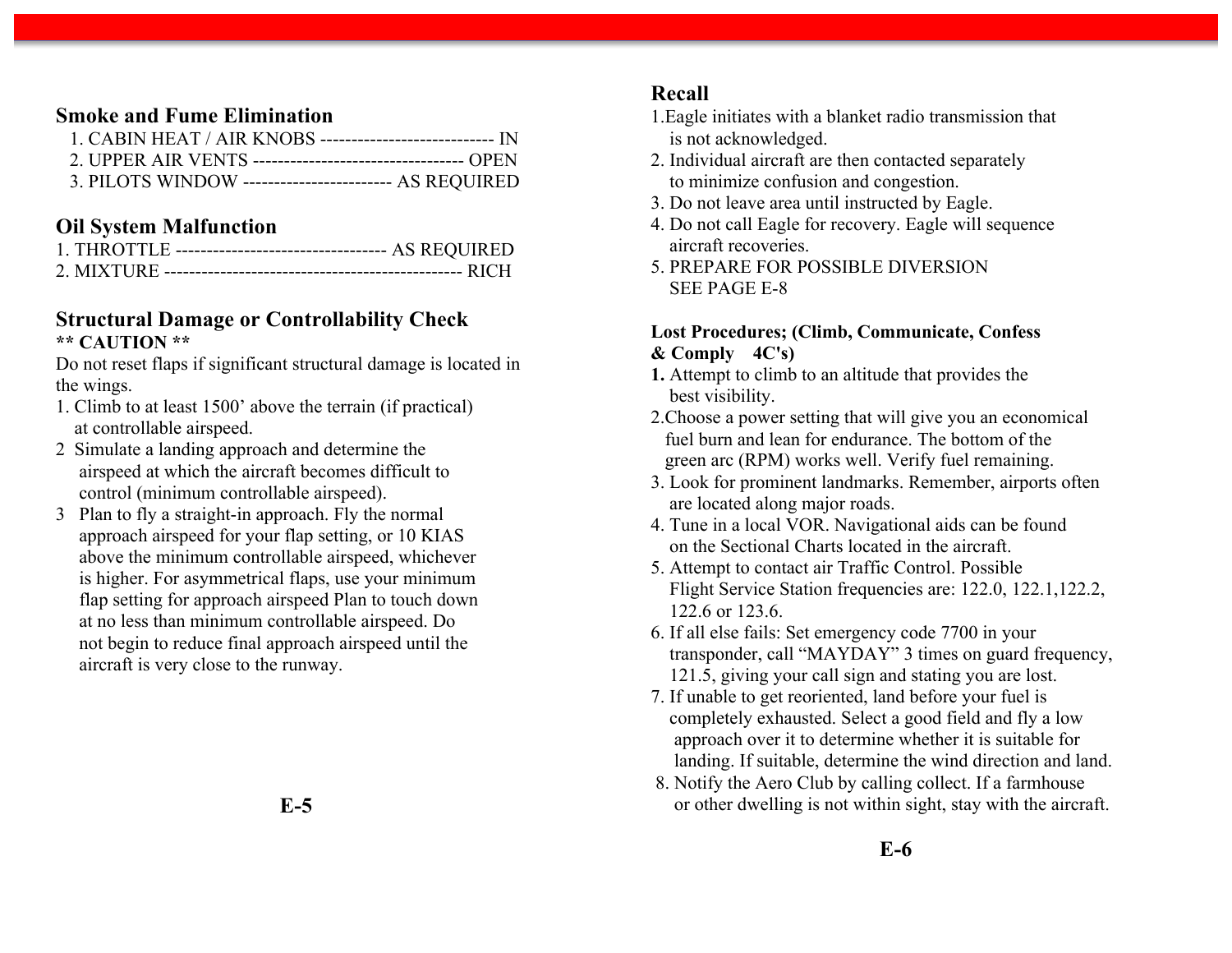#### **RADIO FAILURE 1.** Determine if an actual radio failure exists. a. Make sure the auto selector on the audio control panel is in the PHONE position. The transmitter selector is on the correct radio and on the correct frequency. b. If communication is not established go to the intercom fail safe mode. Turn the intercom volume control knob full CCW to click into fail-safe mode. \* The fail-safe mode will only work in the left seat. **CONTROLLED AIRFIELDS 1.** If unable to determine the landing runway prior to enter in the airport traffic area, fly at least 2000' above the depicted airport elevation and observe wind indicators or other aircraft. Once the landing runway been determined enter the pattern. a. Acknowledge tower light signals by rocking your wings. b. If no light signal is received and no traffic conflicts exist, land. Refer to standard light signals chart for definition of light signals. 2. **ACADEMY AIRFIELD** a**.** Enter the pattern for the eastern runway displaying your landing light. b**.** Observe tower for a steady green light on base and final. If no light is observed and no visible conflict exists with other traffic or runway restriction, land. **3. UNCONTROLLED AIRFIELDS** a. Remain 500' above the published pattern altitude while attempting to determine the landing runway. b**.** If unable to use traffic to determine the landing runway, use wind indicators. c**.** Once the landing runway has been determined, join the traffic pattern and land. **4. WHILE HOLDING NUMBER ONE OR TAXIING a.** Turn the aircraft towards the tower and flash the landing **Diversions from BLACK FOREST VOR, (BRK**) 1. Determine fuel remaining. 2. Select an alternate field. 3. Turn to approximate heading. 4. Change altitude if necessary. 5. Notify ATC of your intentions. Centennial 322° / 22 min fuel 3.0 Limon 054° / 27 min fuel 3.6 Black Forest VOR Meadow lake BRK 112.5 077°/ 2 min fuel .3 Colorado Springs Butts  $185^\circ / 8 \text{ min}$ 190°/9 min fuel 1.1 Bullseye fuel  $1.2$  115° / 10 min fuel 1.3 calculations based on: Power 2500 RPM TAS 110 KIAS Fuel burn 8.0 Pueblo Altitude 8000'-10,000' MSL 158° / 22 min fuel 3.0

**E-8**

light and watch for a light signal.